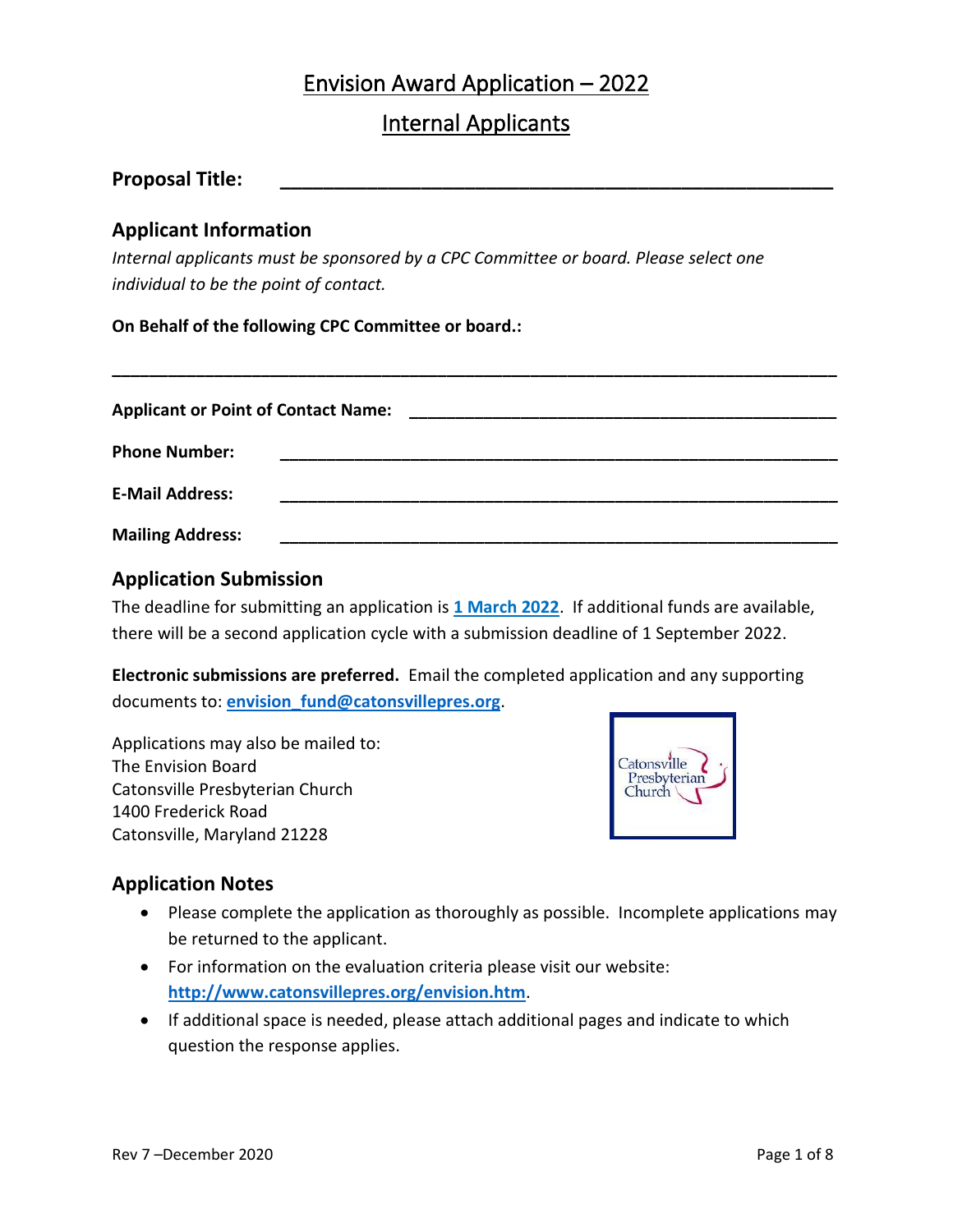## **Applicant Affiliation with CPC**

*Check one box describing how applicant is affiliated with CPC.* 

- ☐ CPC Member
- ☐ CPC Staff

## **Alignment with Envision Award Goals**

*This section defines how the project aligns with the goals established for the Envision Award.*

How does your project align with the committee or board's sponsorship? \_\_\_\_\_\_\_\_\_\_

How does the proposal align with the vision of the committee/board? \_\_\_\_\_\_\_\_\_\_\_\_

If the proposal doesn't align what would you do to make implementation possible?

Date of committee/board sponsorship: \_\_\_\_\_\_\_\_\_\_\_\_\_\_\_\_\_\_

Date presented to Session:

Date of Session Approval for submission to Envision Board: \_\_\_\_\_\_\_\_\_\_\_\_

**Categories served by the project** *(check all that apply)***:**

- ☐ Development *(new or expanded ministry areas)*
- ☐ Service in Community *(local, national, or international humanitarian activities)*
- ☐ Social Justice Advocacy *(work for social change to remove obstacles for all people)*

**List any CPC Committee the project is expected to impact other than the committee that sponsored the project** *(e.g., Childcare Council)***:**

**\_\_\_\_\_\_\_\_\_\_\_\_\_\_\_\_\_\_\_\_\_\_\_\_\_\_\_\_\_\_\_\_\_\_\_\_\_\_\_\_\_\_\_\_\_\_\_\_\_\_\_\_\_\_\_\_\_\_\_\_\_\_\_\_\_\_\_\_\_\_**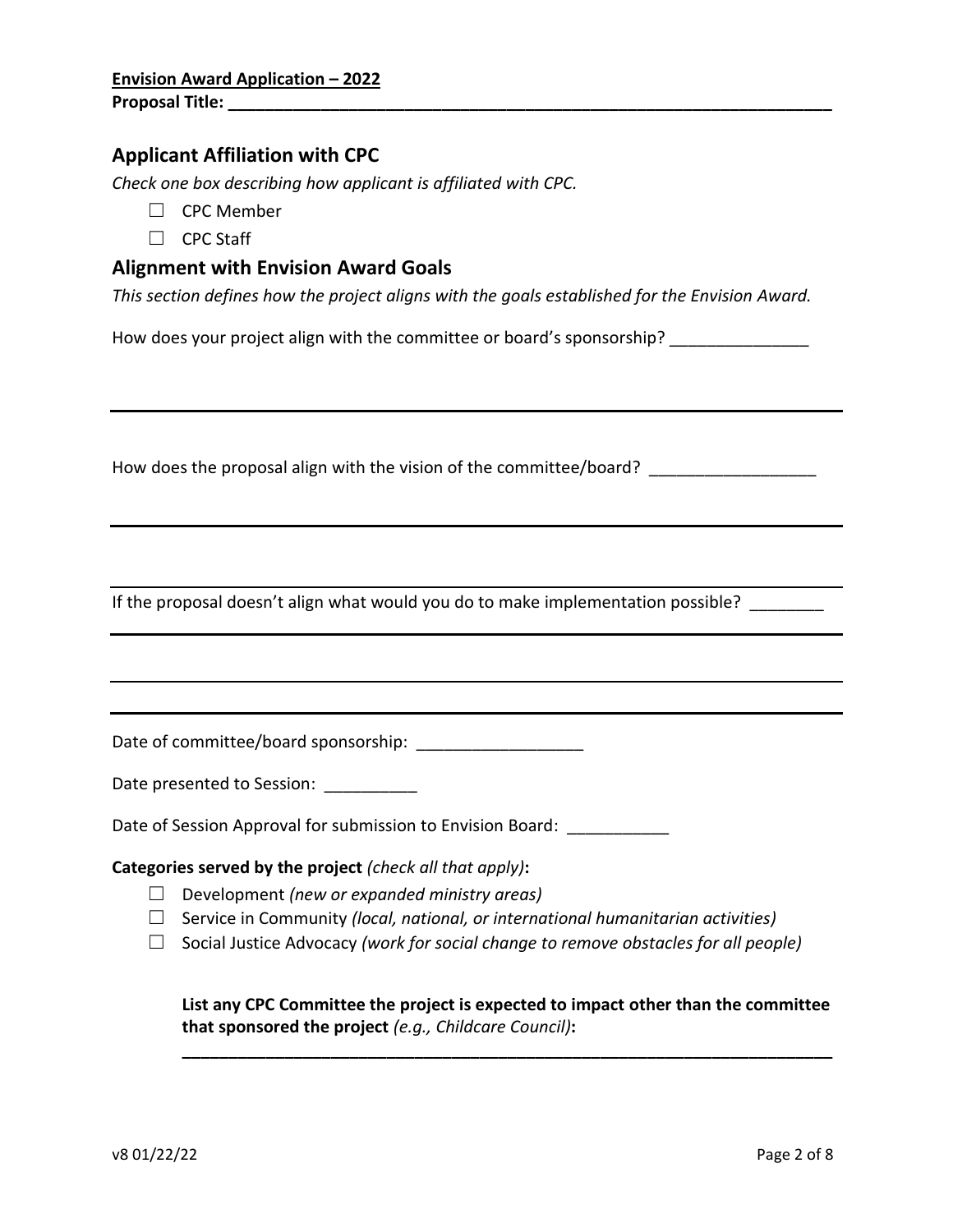### **Stakeholder Support and Concerns**

*Discuss the project with all potentially impacted CPC Committees. Provide the date of discussion and your understanding of that committee's reaction to the project.*

### **Project is intended to primarily serve which population:**

- $\Box$  Catonsville Presbyterian Church
- ☐ Local
- ☐ National
- □ International

### **Project represents which type of activity:**

- $\Box$  New initiative
- $\Box$  Expanded, updated, or changed initiative

### **Project Details**

#### **Project Narrative**

*Describe your vision of the project. Include additional information or ideas about the project or organization. Include attachments, plans, brochures or samples.*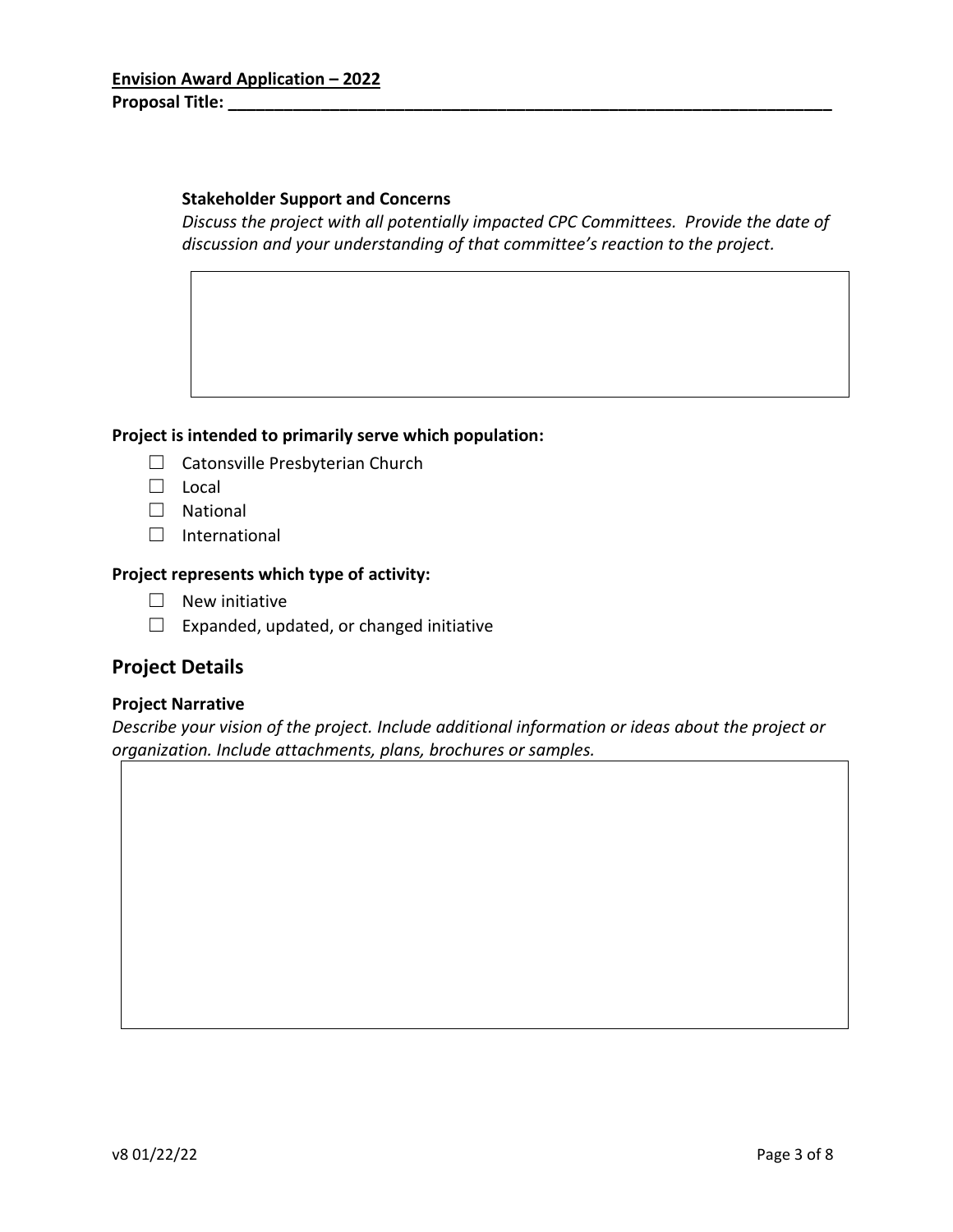#### **Project Need**

*Provide relevant historical information and description of ongoing need. Consider the following questions in your response: How is the project responsive to God's call? Why is the project important to you? How does the project provide a long-term solution to a problem?*

### **Population Served**

*Who will benefit from the project?*

### **Project Goals and Evaluation Criteria**

*How will you measure and report on the project's success? Please note: You will be expected to report on the progress of the project at regular intervals to the Envision Board as well as during a worship service.*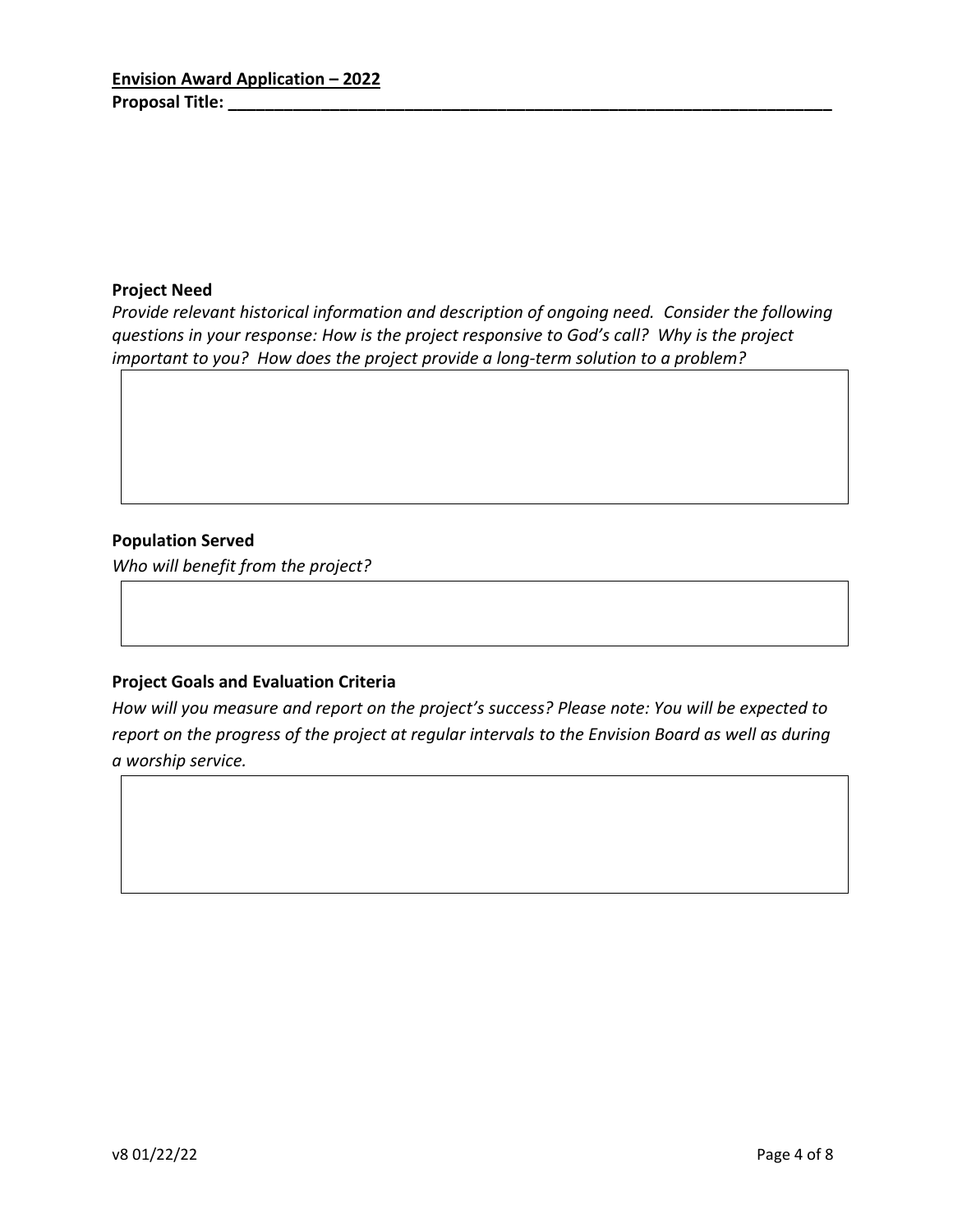# **Funding Details**

#### **Project Funds Requested by Year**

*For single-year funding request, enter just Year 1. For multi-year, enter amount under each year.*

| Year 1 Request | <b>Year 2 Request</b> | <b>Year 3 Request</b> |
|----------------|-----------------------|-----------------------|
|                |                       |                       |

**Total Funds Requested** *(Sum of year 1, 2, and 3 requests)***:** \$\_\_\_\_\_\_\_\_\_\_\_\_\_\_\_\_\_\_\_\_\_\_\_\_\_\_\_\_\_

If the Envision Board is unable to meet the full funding request, is there a lesser amount that would **still allow for the project to proceed?** *(Select one of these three options):*

☐ **Yes - Any funding amount will be gratefully received.** *Describe plans for securing additional funding***:**

## $\Box$  Yes - The project can proceed, but with a reduced scope. Provide details below along with reduced *funding profile:*

| <b>Year 1 Reduced Request</b> | <b>Year 2 Reduced Request</b> | <b>Year 3 Reduced Request</b> |
|-------------------------------|-------------------------------|-------------------------------|
|                               |                               |                               |

☐ **No - The project cannot proceed in any meaningful way without full funding from the Envision Awards.**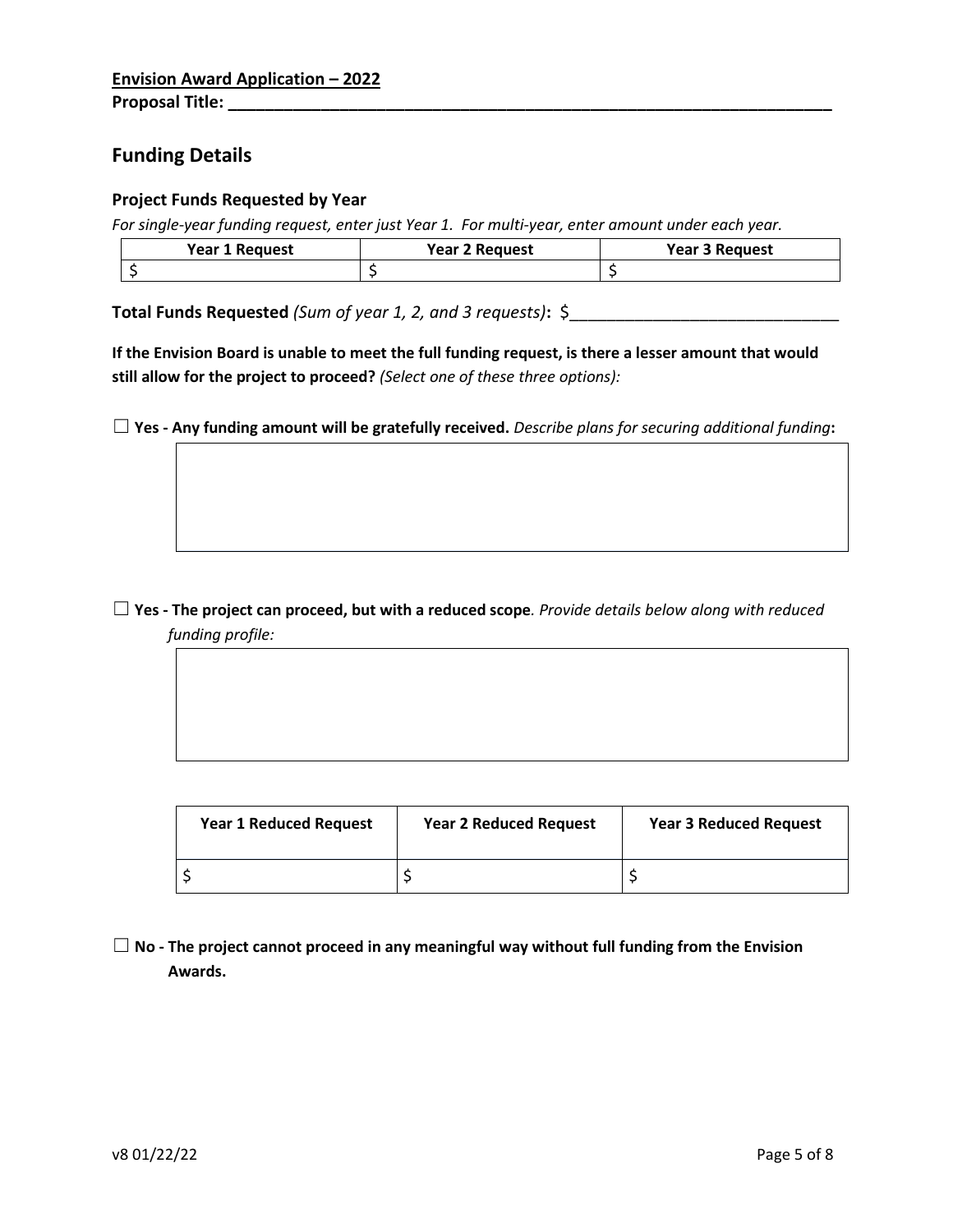**Envision Award Application – 2022 Proposal Title: \_\_\_\_\_\_\_\_\_\_\_\_\_\_\_\_\_\_\_\_\_\_\_\_\_\_\_\_\_\_\_\_\_\_\_\_\_\_\_\_\_\_\_\_\_\_\_\_\_\_\_\_\_\_\_\_\_\_\_\_\_\_\_\_\_**

**If the project were to be fully funded, when the funds are expended will the project be complete? If no, please discuss your plans for funding the project after Envision monies have been spent.**

**Has the project been approved for funds from another organization? If yes, please provide details.**

**Is the project relying on currently unconfirmed funds from another organization? If yes, discuss what would happen to any Envision monies granted should the other required funds not be obtained.**

**Has the project received funds from any CPC source in the past? If yes, please provide details.**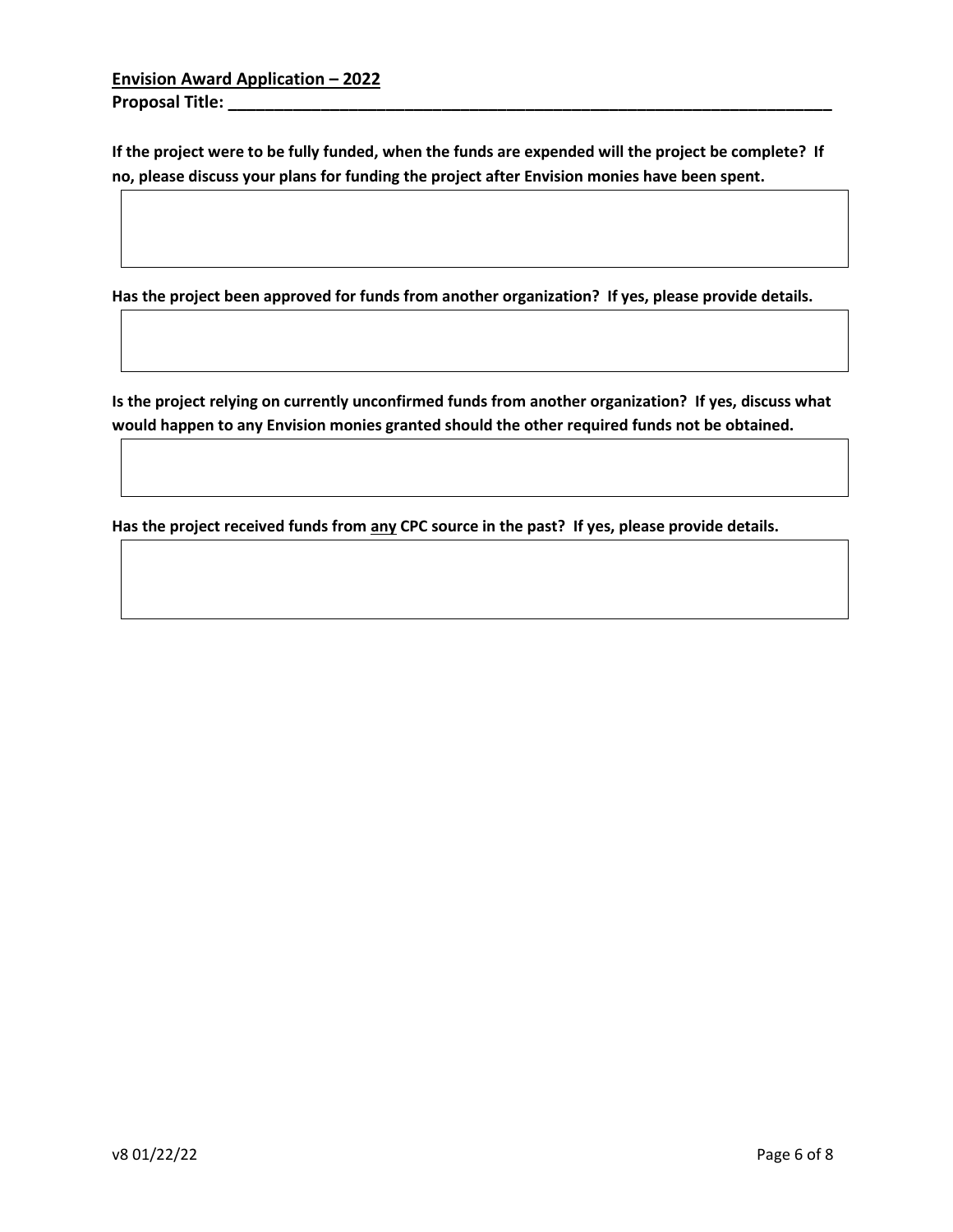# **Budget Details**

*Provide a detailed budget breakdown of the Envision monies requested (not of your entire budget). Include any fees (e.g., overseas wiring fees).*

| Year | Item | <b>Description</b> | Cost |
|------|------|--------------------|------|
|      |      |                    |      |
|      |      |                    |      |
|      |      |                    |      |
|      |      |                    |      |
|      |      |                    |      |
|      |      |                    |      |
|      |      |                    |      |
|      |      |                    |      |
|      |      |                    |      |
|      |      | <b>Total Cost</b>  |      |

#### **Detailed Timeline**

*Provide a milestone schedule for the project including progress reports to the Envision Board at least every six months*

| <b>Milestone Activity</b> | <b>Planned Completion Date</b> |
|---------------------------|--------------------------------|
|                           |                                |
|                           |                                |
|                           |                                |
|                           |                                |
|                           |                                |
|                           |                                |
|                           |                                |

### **Budget and Timeline Narrative**

*Provide a narrative description of your timeline and budget. Indicate how costs were estimated (e.g., best guess, market research, or vendor quote). Attach any quotes to the application.*